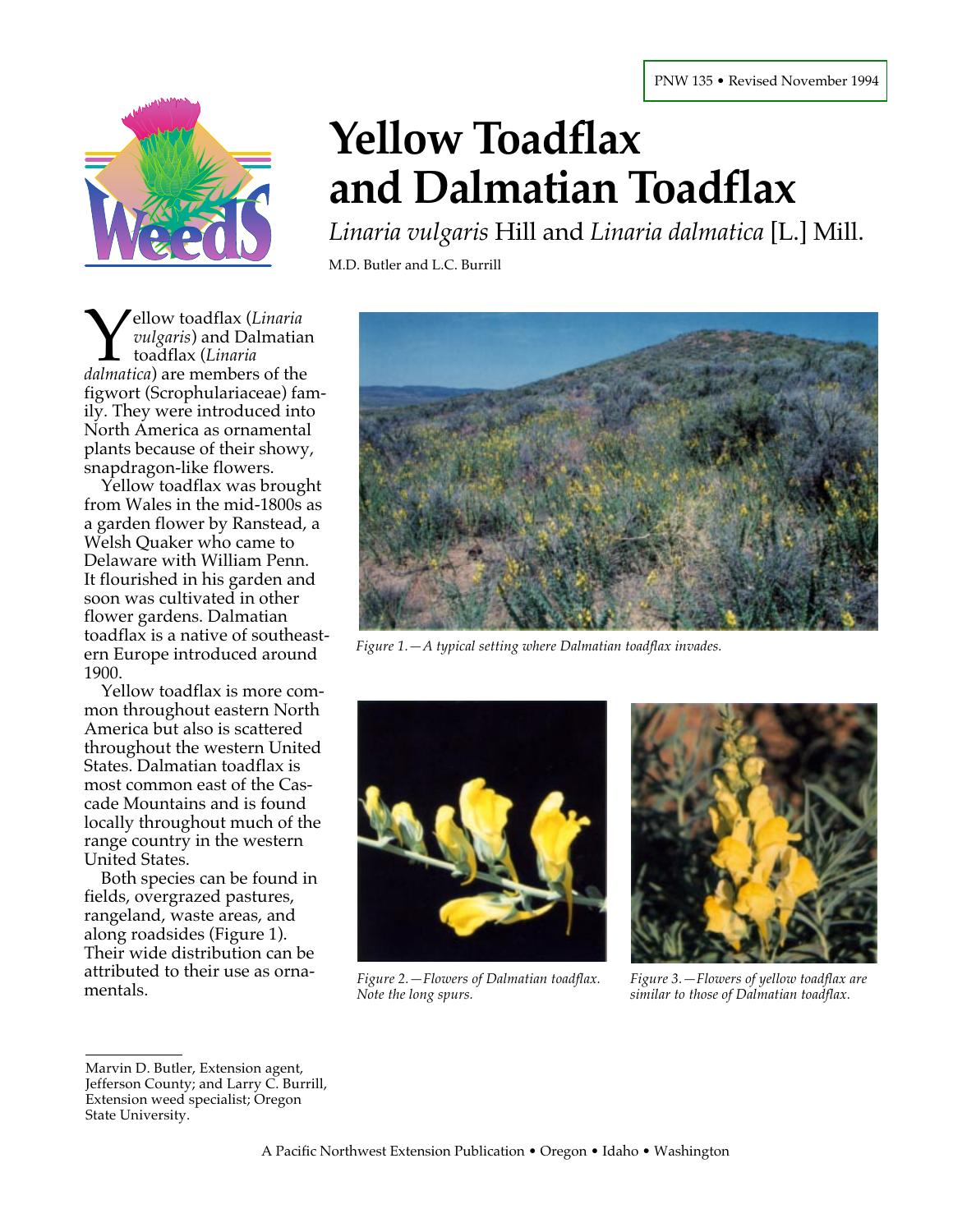There are about 130 species of Linaria, a genus of hardy herbs native to Eurasia. The generic name Linaria, derived from the Latin linon or linum, means flax. (True flax is *Linum usitatissimum* L.) Many weedy species of Linaria resemble flax in leaf shape and arrangement.

In the Middle Ages, yellow toadflax was called wild snapdragon because of its close resemblance to the garden snapdragon, *Antirrhinum majus* L., whose generic name means dragon mouth.

In Germany, yellow toadflax was used as a yellow dye for centuries. Immigrants, especially the Mennonites, soon

began cultivating yellow toadflax for dyeing their homespun apparel.

Although they are not found in extremely large numbers, yellow toadflax and Dalmatian toadflax can present serious localized problems because of their growth habits and potential to spread. Both are aggressive perennials with extensive, deep root systems.

They reproduce both by horizontal or creeping rootstocks and by seed. They are capable of producing large numbers of seed; a mature Dalmatian toadflax plant can produce up to 500,000 seeds per year, which are spread by wind and animals and can remain dormant in the soil for up to 10 years.

Neither species is considered poisonous, but yellow toadflax is reported to contain a poisonous glucoside that may be harmful to livestock. Since both yellow toadflax and Dalmatian toadflax are unpalatable, reports of livestock poisoning are rare.

# **Identification and Biology**

Dalmatian toadflax is an attractive plant with erect stems up to 3 feet tall, while yellow toadflax has erect smooth stems that are rarely more than 2 feet tall. Dalmatian toadflax is more robust than yellow toadflax, with increased branching near the top of the plant.

Leaves of both species are alternate, but may appear to be opposite because of their crowded condition. The eggshaped leaves of Dalmatian toadflax are pointed and clasp the stem, while the leaves of yellow toadflax are long, narrow, and pointed at both ends.

Flowers of Dalmatian toadflax are borne in the axils of the upper leaves and bracts. They are two-lipped,  $\frac{3}{4}$  to  $1\frac{1}{2}$  inches

## **Use herbicides safely!**

- **Wear** protective clothing and safety devices as recommended on the label. **Bathe or shower** after each use.
- **Read** the herbicide label even if you've used the herbicide before. **Follow closely** the instructions on the label (and any other directions you have).
- **Be cautious** when you apply herbicides. **Know** your legal responsibility as an herbicide applicator. You may be liable for injury or damage resulting from herbicide use.



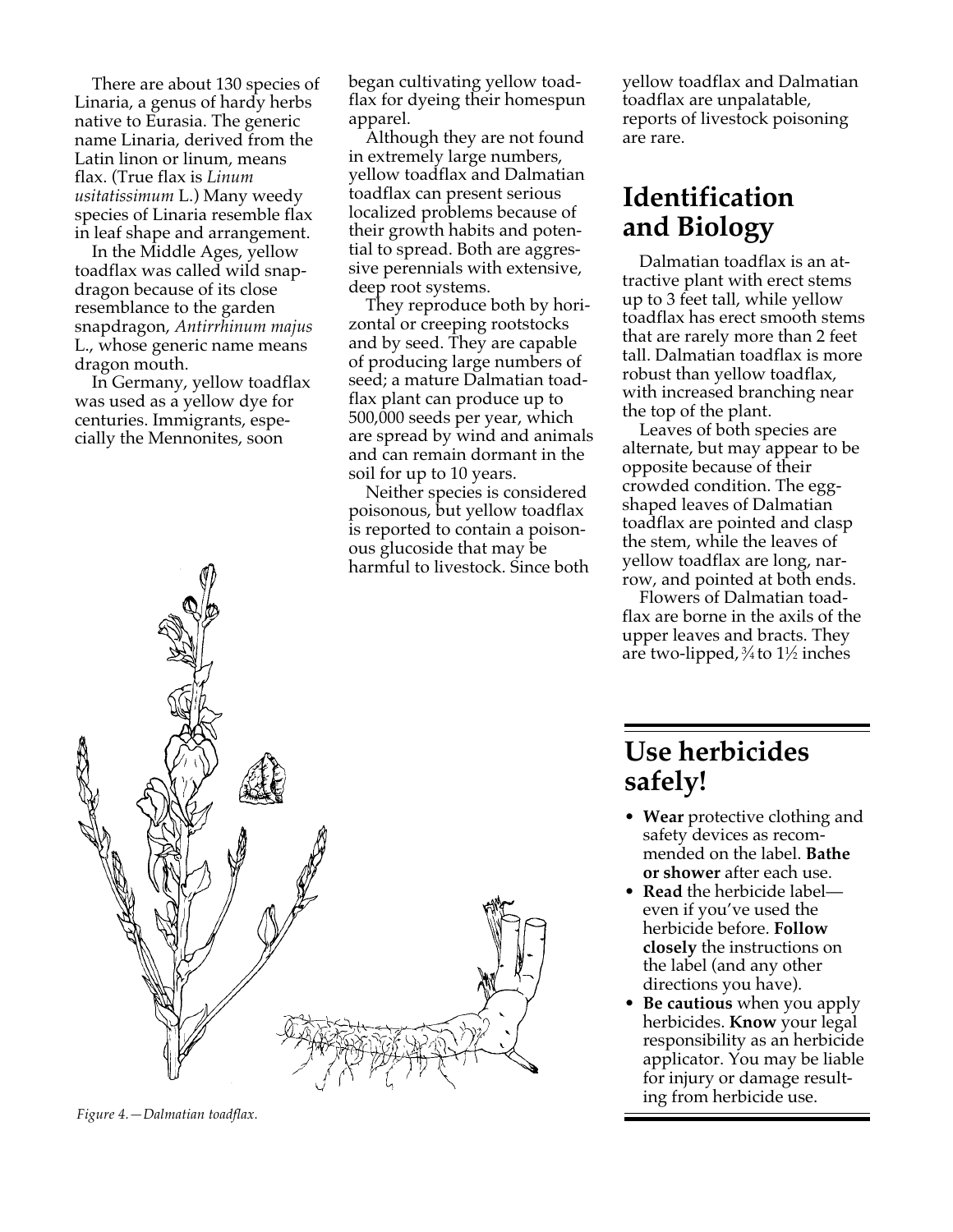long, yellow with an orange bearded throat, and a long straight or somewhat curved spur (Figure 2).

Flowers of yellow toadflax appear as dense terminal clusters that gradually elongate, with new flowers forming above as fruit matures below. The flowers are 1 inch or more long, spurred, and yellow with an orange bearded throat (Figure 3). Their color has led to the common name "butter-andeggs."

Dalmatian toadflax flowers from May to August, while yellow toadflax blooms from June through September.

Seed of both species is formed in two-celled capsules, with Dalmatian toadflax seed being sharply angular and slightly winged (Figure 4). Yellow toadflax seeds are flattened with a papery circular wing, enabling them to be disseminated readily by the wind (Figure 5).

Yellow toadflax tends to grow in crowded patches (Figure 6), while Dalmatian toadflax is usually more scattered, even though some plants are connected underground (Figure 7).

#### • Prevent yellow toadflax and Dalmatian toadflax plants from producing seed

• Avoid bringing roots or seed into uninfested fields on equipment or manure

## **Cultural control**

Both Dalmatian toadflax and yellow toadflax can be controlled by intensive clean cultivation. Begin cultivation early in June and repeat as needed so that there are never more than 7 to 10 days with green growth visible. Sweep-type cultivators provide the best result. Continue cultivation for at least 2 years, with 8 to 10 cultivations the first year and 4 to 5 cultivations the second year.

Seedlings of Dalmatian and yellow toadflax do not compete well for soil moisture against established perennial and winter annual crops. Therefore, it is worthwhile concentrating resources on establishing and managing desirable grasses that will compete with weeds or

prevent them from becoming established.

## **Chemical control**

Studies of herbicide application for perennial weed control indicate the best time for application is when carbohydrate reserves in the underground portions are lowest. Reserve carbohydrates of Dalmatian toadflax are at their highest levels in the fall at the end of the growing season, and at their lowest point at the beginning of flowering in May (Dalmatian toadflax) or June (yellow toadflax).



## **Control**

#### **Prevention**

Although a single plant may have little impact in non-crop areas or on crop yield, the potential for loss from future infestations that develop from the extensive root system or seed can be disastrous.

Preventive weed control measures include the following:

• Learn to identify yellow toadflax and Dalmatian toadflax seedlings



*Figure 5.—Yellow toadflax.*